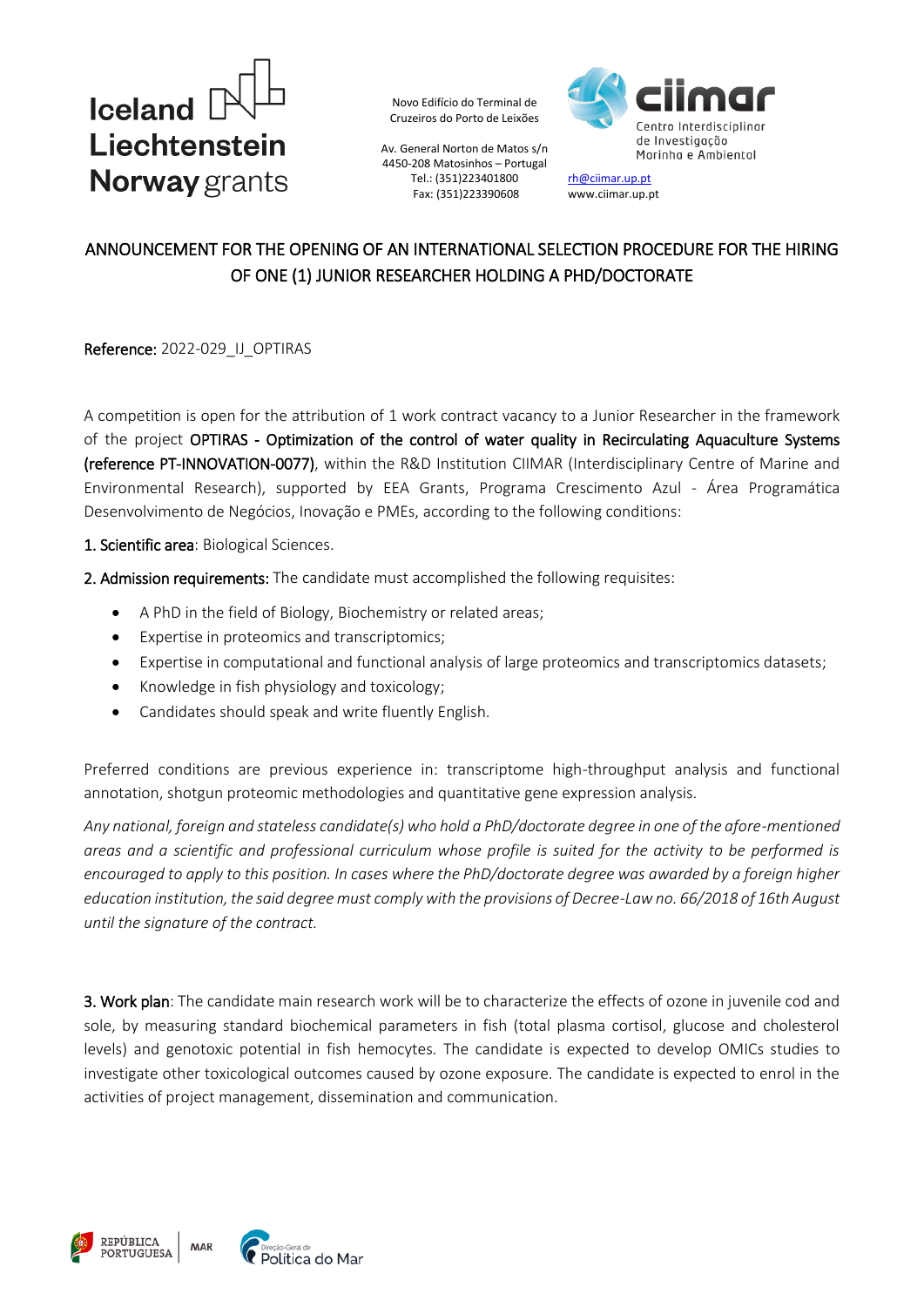# Iceland<sup>[</sup> Liechtenstein **Norway** grants

Novo Edifício do Terminal de Cruzeiros do Porto de Leixões

Av. General Norton de Matos s/n 4450-208 Matosinhos – Portugal Tel.: (351)223401800 Fax: (351)223390608



[rh@ciimar.up.pt](mailto:rh@ciimar.up.pt) www.ciimar.up.pt

4. Legislation and official rules: Decree-Law no. 57/2016 of 29th August, which approved the doctorate hiring regime destined to stimulate scientific and technological employment for all knowledge areas (RJEC), updated by the Law no. 57/2017 of 19th July and Labour Code approved Law no. 7/2009 of 12th February, under its current reading and Regulatory Decree No. 11-A / 2017, of 29th December.

5. Work place: The selected candidate will work under the supervision of Dr. Alexandre Campos, integrated in the Research Team "Blue Biotechnology and Ecotoxicology (BBE)" at CIIMAR. The laboratory is located at the headquarters of CIIMAR, in the modern Cruise Ship Terminal of the Port of Leixões, in Matosinhos, Porto's metropolitan area.

6. Duration of the contract: An uncertain term work contract will be signed starting on April 2022, under the regime of exclusivity, according to legal terms (articles n.º 140, no 1 and no 2, g; and article n.º 148 – Labour Code and article 6º, nº 1 b) e no 3 from Decree-Law n.º 57/2016, de 29 -8).

7. Monthly salary: The gross monthly salary is 2.153,94 € according to the Single Remuneration Table (level 33) - Article 2 of Regulatory Decree No. 11 / A / 2017, of 29-12. Holidays, holiday allowance and Christmas appart.

8. Selection methods: Candidates will first be ranked according to a global Curriculum Vitae evaluation. The candidates' CV score (CVS) will be the sum of the evaluation for the Academic Qualification (AQ) and the Professional Experience (PE), in accordance with the formula:

## $CVS = 0.4 AQ + 0.6 PE$

Academic qualification (AQ) will be scored from 0 to 10 and the evaluation will take into account the University – level degrees of the candidate and their appropriateness to the position.

Professional experience (PE) evaluation will take into account i) the experience in the field of study (Highthroughput mRNA sequencing and proteomics analysis), scored from 0 to 10 with a relative weight of 60%; ii) scientific publications in ISI journals in the area of preference (transcriptomics and proteomics), scored from 0 to 10 and with a relative weight of 20%; and iii) a global appreciation of the motivation of the candidate and interest in the field of research, taking into account the motivation letter, also scored from 0 to 10 and with a relative weight of 20%.

The jury reserves the right to not assign the work contract if none of the candidates meets all requirements and matches the desired profile.

Short-listed candidates with similar final scores may be invited to an interview, which adds a maximum of 2 values to the evaluation of the Curriculum Vitae.

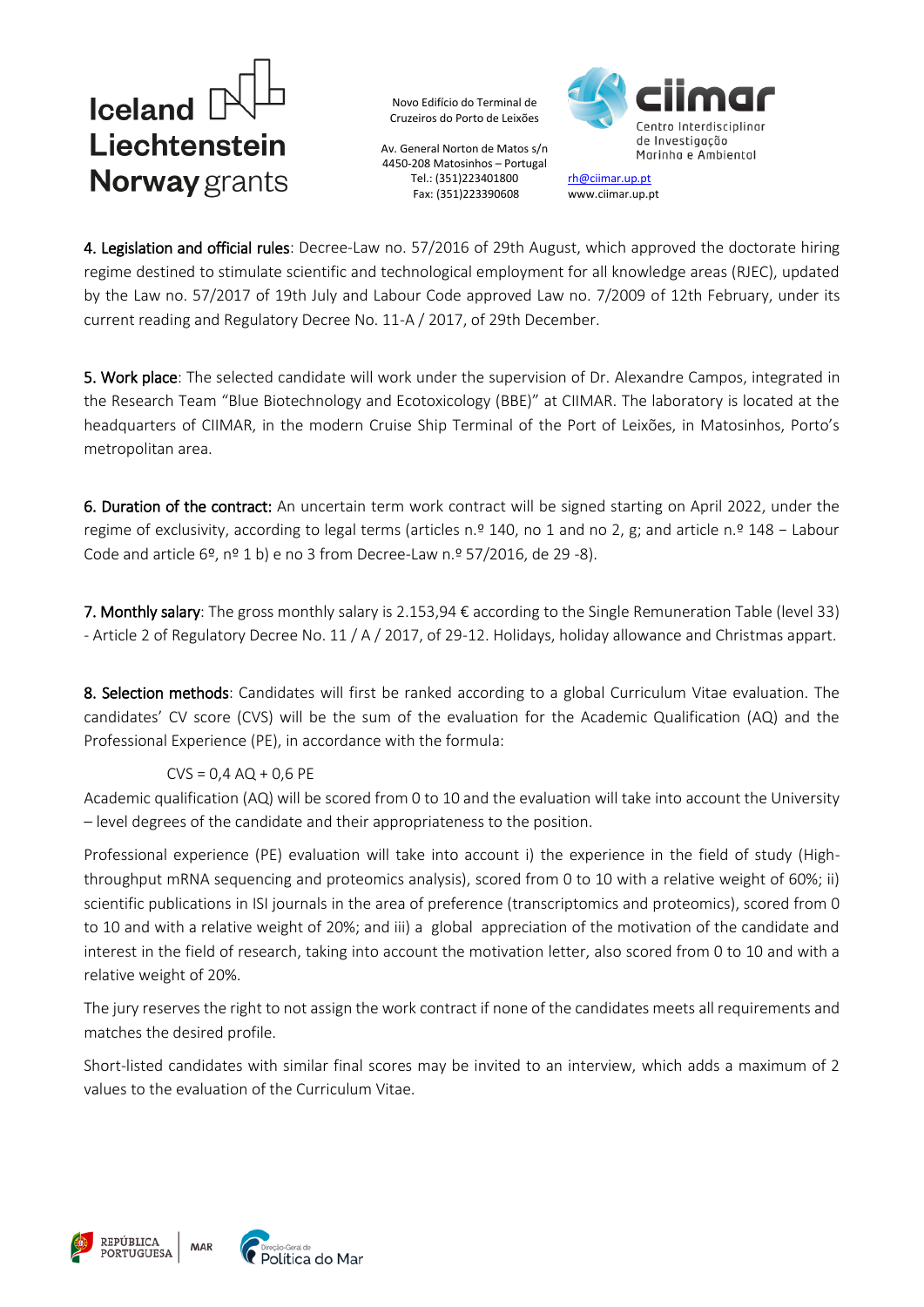

Av. General Norton de Matos s/n 4450-208 Matosinhos – Portugal Tel.: (351)223401800 Fax: (351)223390608



[rh@ciimar.up.pt](mailto:rh@ciimar.up.pt) www.ciimar.up.pt

### 9. Composition of the jury selection:

President of the jury: Maria do Rosário Fidalgo Martins Vogal: Ralph Urbatzka Vogal: Aldo Barreiro Felpeto

10. Form of advertising/notification of results: The results of the first step of the evaluation (pre-selection) will be sent to the candidates by e-mail. The candidates have a 10-working day term in which to contest the decision, if they so wish, as provided for in the "Código do Procedimento Administrativo", in a preliminary hearing setting. After the eventual collection of reference letters and interviews, the final results will be published on the website of CIIMAR and communicated by e-mail to the candidates. The jury reserves the right not to assign the work contract if none of the candidates meet all the requirements and match the desired profile.

11. Deadline for application and presentation of applications: The competition is open from 10/03/2022 until 23/03/2022. The applications must be formalized, compulsorily, by sending the following documents:

- detailed Curriculum vitae;
- copy of the eligibility certificates;
- motivation letter;
- recommendation letter;
- indication of the achievements relevant for the competition (as indicated in the selection criteria);
- contact e-mail address and phone number.

The applications must be sent by e-mail to: [rh@ciimar.up.pt](mailto:rh@ciimar.up.pt), with the reference "2022-029\_IJ\_OPTIRAS" in the subject line. The applications that do not include all the elements previously indicated will not be considered.

12. Non-discrimination and equal access policy: CIIMAR actively promotes a non-discrimination and equal access policy, wherefore no candidate can be privileged, benefited, impaired or deprived of any rights whatsoever, or be exempt of any duties based on their ancestry, age, sex, sexual preference, marital status, family and economic conditions, instruction, origin or social conditions, genetic heritage, reduced work capacity, disability, chronic illness, nationality, ethnic origin or race, origin territory, language, religion, political or ideological convictions and union membership.

Pursuant to Decree-Law no. 29/2001 of 3 February, disabled candidates shall be preferred in a situation of equal classification, and said preference supersedes any legal preferences. Candidates must declare, on their honour, their respective disability degree, type of disability and communication/expression means to be used during selection period on their application form, under the regulations above.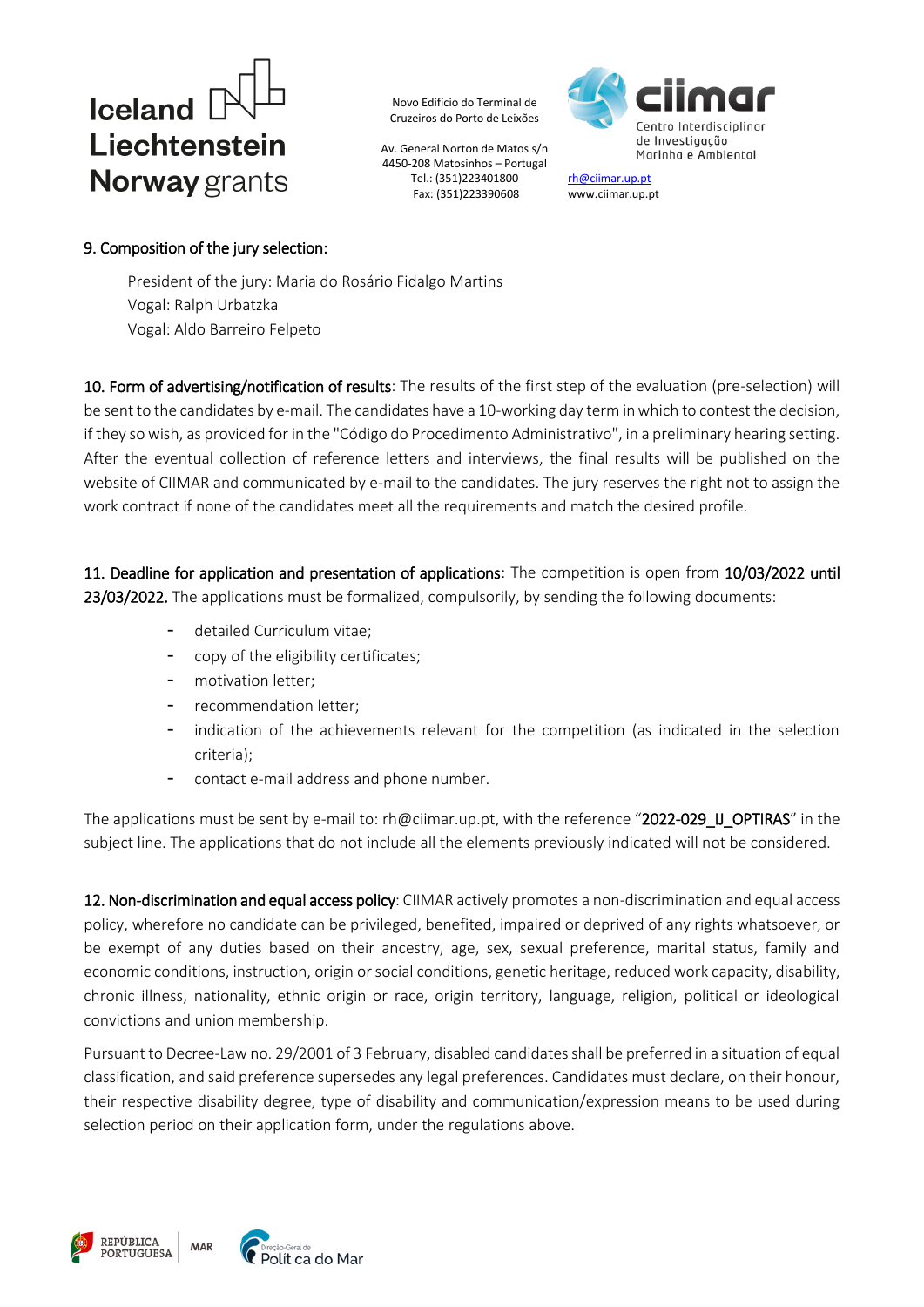

Av. General Norton de Matos s/n 4450-208 Matosinhos – Portugal Tel.: (351)223401800 Fax: (351)223390608



[rh@ciimar.up.pt](mailto:rh@ciimar.up.pt) www.ciimar.up.pt

## AVISO DE ABERTURA DE PROCEDIMENTO CONCURSAL DE SELEÇÃO INTERNACIONAL PARA A CONTRATAÇÃO DE INVESTIGADOR(A) JUNIOR DOUTORADO(A) (1 vaga)

#### Referência: 2022-029\_IJ\_OPTIRAS

Está aberto um concurso para atribuição de 1 vaga de contrato de trabalho a Investigador Júnior no âmbito do projeto OPTIRAS - Optimização do controlo da qualidade da água em Sistemas de Recirculação de Aquicultura (referência PT-INNOVATION-0077), no âmbito da Instituição de I&D CIIMAR ( Centro Interdisciplinar de Investigação Marinha e Ambiental), apoiado pelo EEA Grants, Programa Crescimento Azul - Área Programática Desenvolvimento de Negócios, Inovação e PMEs, de acordo com as seguintes condições:

- 1. Área científica: Ciências Biológicas
- 2. Requisitos de admissão: O candidato deverá preencher os seguintes requisitos:
	- Doutoramento na área de Biologia, Bioquímica ou áreas afins;
	- Experiência em proteómica e transcriptómica;
	- Experiência em análise computacional e funcional de grandes conjuntos de dados de proteómica e transcriptómica;
	- Conhecimento em fisiologia e toxicologia de peixes;
	- Os candidatos devem falar e escrever fluentemente inglês.

São condições preferenciais a experiência anterior em: análise de transcriptoma de alto rendimento e anotação funcional, metodologias proteómicas *shotgun* e análise quantitativa de expressão gênica.

*Podem candidatar-se à vaga nacionais, estrangeiros e apátrida(s) que possua(m) o grau de doutor/doutoramento numa das áreas atrás referidas e um currículo científico e profissional adequado à atividade a desempenhar. Nos casos em que o grau de doutor/doutoramento tenha sido conferido por instituição de ensino superior estrangeira, o referido grau deve respeitar o disposto no Decreto-Lei n. 66/2018 de 16 de agosto até à assinatura do contrato.*

3. Plano de trabalho: O principal trabalho de investigação do candidato será a caracterização dos efeitos do ozono bacalhau e linguado jovens, através da medição de parâmetros bioquímicos padrão em peixes (níveis de cortisol plasmático total, glicose e colesterol) e potencial genotóxico em hemócitos de peixes. Espera-se que o candidato desenvolva estudos OMICs para investigar outros resultados toxicológicos causados pela exposição ao ozono. O candidato irá participar nas atividades de gestão, divulgação e comunicação do projeto.

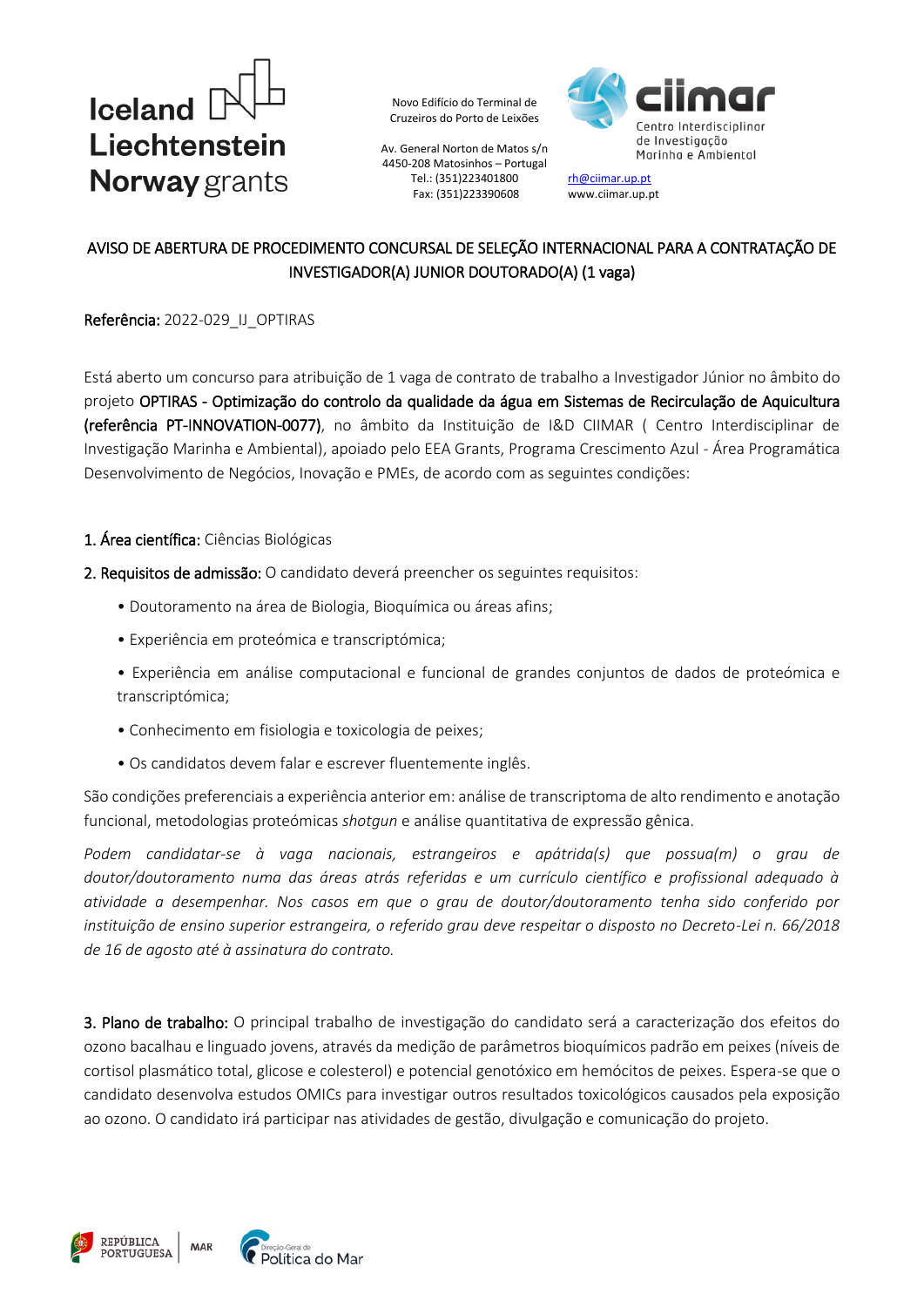# $l$ celand  $l$ Liechtenstein Norway grants

Novo Edifício do Terminal de Cruzeiros do Porto de Leixões

Av. General Norton de Matos s/n 4450-208 Matosinhos – Portugal Tel.: (351)223401800 Fax: (351)223390608



[rh@ciimar.up.pt](mailto:rh@ciimar.up.pt) www.ciimar.up.pt

4. Legislação e regras oficiais: Decreto-Lei n. 57/2016, de 29 de agosto, que aprovou o regime de contratação de doutorados destinado a estimular o emprego científico e tecnológico para todas as áreas do conhecimento (RJEC), atualizado pela Lei n. 57/2017 de 19 de julho e Código do Trabalho aprovado pela Lei n.º 7/2009 de 12 de fevereiro, na sua atual redação e o Decreto Regulamentar n.º 11-A/2017, de 29 de dezembro.

5. Local de trabalho: O candidato selecionado irá trabalhar sob a orientação do Dr. Alexandre Campos, integrado na Equipa de Investigação "Blue Biotechnology and Ecotoxicology (BBE)" do CIIMAR. O laboratório está localizado na sede do CIIMAR, no moderno Terminal de Cruzeiros do Porto de Leixões, em Matosinhos, área metropolitana do Porto.

6. Duração do contrato: O contrato de trabalho a termo incerto será celebrado a partir de abril de 2022, em regime de exclusividade, nos termos legais (artigos n.º 140, n.º 1 e n.º 2, g; e artigo n.º 148 – Código do Trabalho e artigo 6º , nº 1 b) e nº 3 do Decreto-Lei n.º 57/2016, de 29 -8).

7. Salário mensal: O salário bruto mensal é de 2.153,94 € de acordo com a Tabela de Remuneração Única (nível 33) - Artigo 2.º do Decreto Regulamentar n.º 11/A/2017, de 29-12. Férias, subsídio de férias e Natal à parte.

8. Métodos de seleção: Os candidatos serão classificados primeiro de acordo com uma avaliação global do Curriculum Vitae. A pontuação CV dos candidatos (CVS) será a soma da avaliação da Qualificação Académica (AQ) e da Experiência Profissional (PE), de acordo com a fórmula:

### $CVS = 0.4 AQ + 0.6 PE$

A qualificação acadêmica (AQ) será pontuada de 0 a 10 e a avaliação levará em consideração os graus universitários do candidato e a sua adequação ao cargo.

A avaliação da experiência profissional (EP) terá em conta i) a experiência na área de estudo (Sequenciação de ARNm de alto rendimento e análise proteómica), pontuada de 0 a 10 com peso relativo de 60%; ii) publicações científicas em revistas ISI na área de preferência (transcriptómica e proteómica), pontuadas de 0 a 10 e com peso relativo de 20%; e iii) uma apreciação global da motivação do candidato e interesse pela área de investigação, tendo em conta a carta de motivação, também pontuada de 0 a 10 e com um peso relativo de 20%.

O júri reserva-se o direito de não atribuir o contrato caso nenhum dos candidatos cumpra todos os requisitos e corresponda ao perfil pretendido.

Os candidatos pré-seleccionados com notas finais semelhantes podem ser convidados para uma entrevista, que acrescenta um máximo de 2 valores à avaliação do Curriculum Vitae.